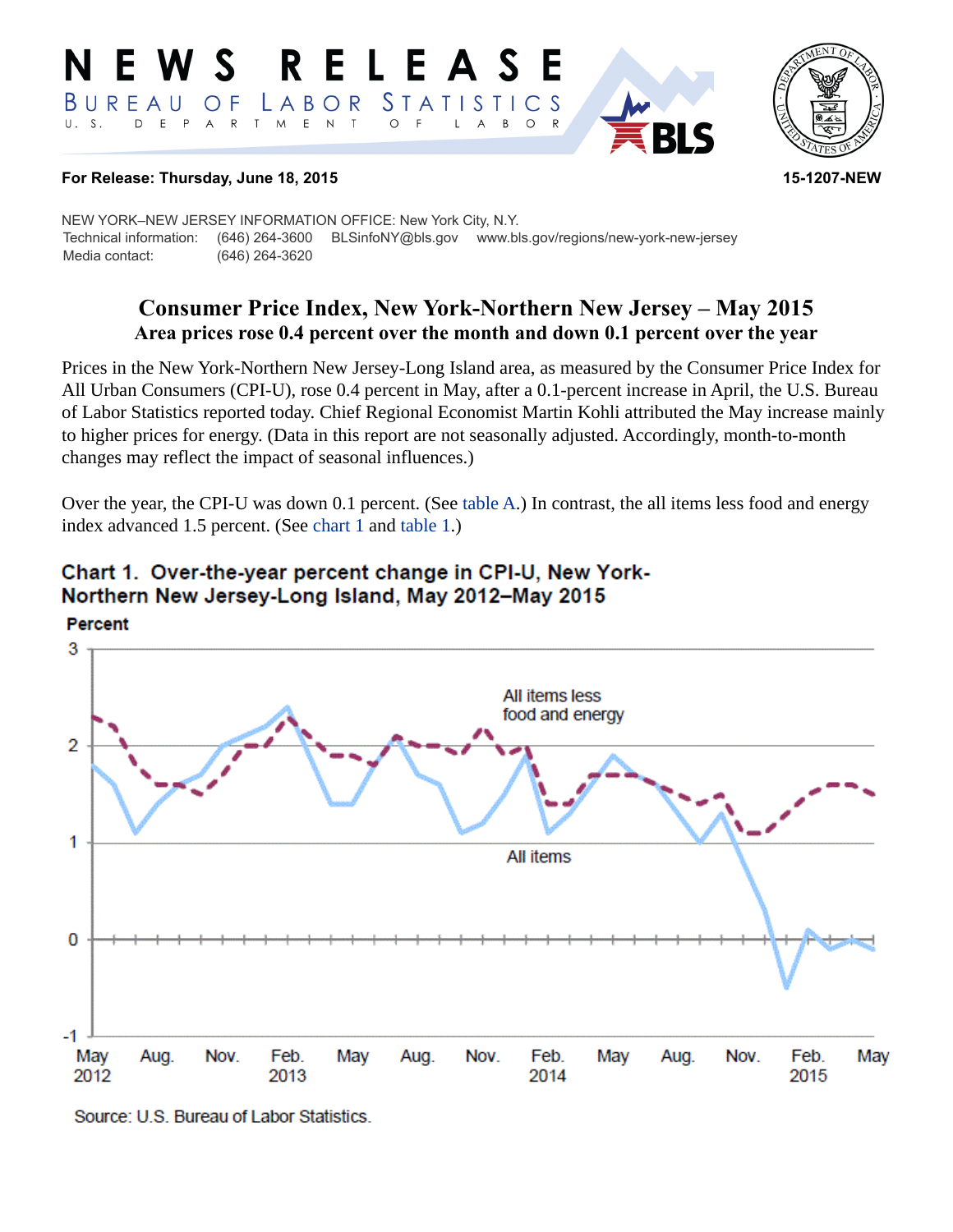## **Food**

After rising 0.3 percent in April, the food index inched down 0.1 percent in May, due to a 0.5-percent decline in prices for food at home. Lower prices were recorded for a number of items including ham, nonfrozen noncarbonated juices and drinks, and fresh fish and seafood. Prices for food away from home rose 0.5 percent over the month.

For the year ended May 2015, the food index rose 2.2 percent. Prices for food at home increased 1.3 percent, and prices for food away from home advanced 3.5 percent.

### **Energy**

The energy index rose 4.5 percent, due largely to a 10.6-percent jump in gasoline prices, the largest increase since June 2009. Natural gas prices were up 8.2 percent in May, while prices for electricity fell 2.2 percent. Fuel oil prices were higher over the month.

Over the year, the energy index dropped 19.0 percent, due primarily to lower prices for gasoline, down 27.0 percent. Among the household energy components, prices fell 18.2 percent for natural gas and 6.4 percent for electricity.

## **All items less food and energy**

The index for all items less food and energy edged up 0.2 percent, led by higher prices for public transportation, particularly airline fares. Prices for shelter rose 0.2 percent, reflecting higher prices for residential rent (0.4 percent) and owners' equivalent rent (0.2 percent). Moderating the advance in the all items less food and energy group were price declines for household furnishings and operations (-0.9 percent), recreation (-0.6 percent), and apparel (-0.7 percent).

From May 2014 to May 2015, the index for all items less food and energy advanced 1.5 percent. Prices for shelter increased 2.0 percent, with residential rent up 2.6 percent. Higher prices were also recorded for medical care (3.0 percent) and apparel (3.6 percent)..

|       | 2010   |        | 2011   |        | 2012   |        | 2013   |        | 2014   |        | 2015  |        |
|-------|--------|--------|--------|--------|--------|--------|--------|--------|--------|--------|-------|--------|
| Month | 1-     | $12 -$ | $1-$   | $12 -$ | 1 –    | $12 -$ | $1 -$  | $12 -$ | 1-     | $12 -$ | $1 -$ | $12 -$ |
|       | month  | month  | month  | month  | month  | month  | month  | month  | month  | month  | month | month  |
|       | 0.2    | 2.4    | 0.3    | 1.5    | 0.4    | 2.8    | 0.5    | 2.2    | 0.9    | 1.9    | 0.1   | $-0.5$ |
|       | 0.0    | 1.8    | 0.5    | 2.1    | 0.4    | 2.6    | 0.6    | 2.4    | $-0.2$ | 1.1    | 0.3   | 0.1    |
|       | 0.5    | 2.1    | 0.7    | 2.3    | 0.6    | 2.6    | 0.1    | 1.9    | 0.4    | 1.3    | 0.2   | $-0.1$ |
|       | 0.2    | 2.1    | 0.4    | 2.5    | 0.2    | 2.4    | $-0.2$ | 1.4    | 0.0    | 1.6    | 0.1   | 0.0    |
|       | 0.2    | 2.2    | 0.6    | 2.9    | 0.1    | 1.8    | 0.1    | 1.4    | 0.5    | 1.9    | 0.4   | $-0.1$ |
|       | $-0.1$ | 1.5    | 0.2    | 3.2    | $-0.1$ | 1.6    | 0.3    | 1.8    | 0.0    | 1.7    |       |        |
|       | 0.1    | 1.5    | 0.3    | 3.3    | $-0.2$ | 1.1    | 0.2    | 2.1    | 0.1    | 1.6    |       |        |
|       | 0.2    | 1.4    | 0.4    | 3.5    | 0.6    | 1.4    | 0.1    | 1.7    | $-0.2$ | 1.3    |       |        |
|       | 0.0    | 1.2    | 0.2    | 3.8    | 0.4    | 1.6    | 0.3    | 1.6    | 0.0    | 1.0    |       |        |
|       | 0.2    | 1.5    | $-0.2$ | 3.3    | $-0.1$ | 1.7    | $-0.6$ | 1.1    | $-0.2$ | 1.3    |       |        |
|       | 0.0    | 1.3    | $-0.3$ | 3.0    | 0.0    | 2.0    | 0.1    | 1.2    | $-0.4$ | 0.8    |       |        |
|       | 0.0    | 1.4    | $-0.4$ | 2.7    | $-0.3$ | 2.1    | 0.0    | 1.5    | $-0.5$ | 0.3    |       |        |

#### <span id="page-1-0"></span>**Table A. New York-Northern New Jersey-Long Island CPI-U 1-month and 12-month percent changes (not seasonally adjusted)**

#### **CPI-W**

In May, the Consumer Price Index for Urban Wage Earners and Clerical Workers (CPI-W) was 255.946, up 0.5 percent over the month. The CPI-W decreased 0.5 percent over the year.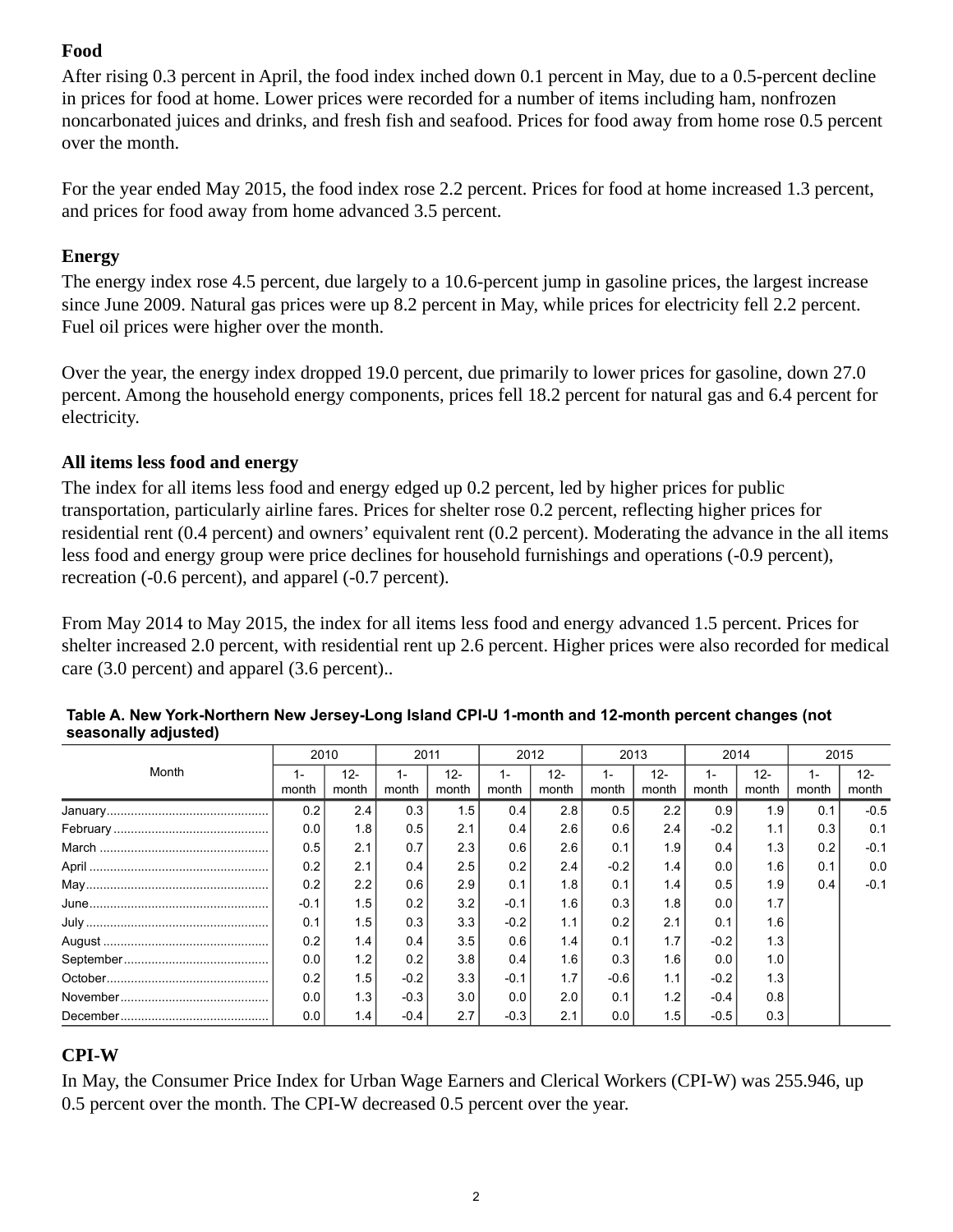**The June 2015 Consumer Price Index for New York-Northern New Jersey-Long Island is scheduled to be released Friday, July 17, 2015, at 8:30 a.m. (ET).**

### **Technical Note**

The Consumer Price Index (CPI) is a measure of the average change in prices over time in a fixed market basket of goods and services. The Bureau of Labor Statistics publishes CPIs for two population groups: (1) a CPI for All Urban Consumers (CPI-U) which covers approximately 89 percent of the total population and (2) a CPI for Urban Wage Earners and Clerical Workers (CPI-W) which covers approximately 28 percent of the total population. The CPI-U includes, in addition to wage earners and clerical workers, groups such as professional, managerial, and technical workers, the self-employed, short-term workers, the unemployed, and retirees and others not in the labor force.

The CPI is based on prices of food, clothing, shelter, and fuels, transportation fares, charges for doctors' and dentists' services, drugs, and the other goods and services that people buy for day-to-day living. Each month, prices are collected in 87 urban areas across the country from about 6,000 housing units and approximately 24,000 retail establishments--department stores, supermarkets, hospitals, filling stations, and other types of stores and service establishments. All taxes directly associated with the purchase and use of items are included in the index.

The index measures price changes from a designated reference date (1982-84) that equals 100.0. An increase of 16.5 percent, for example, is shown as 116.5. This change can also be expressed in dollars as follows: the price of a base period "market basket" of goods and services in the CPI has risen from \$10 in 1982-84 to \$11.65. For further details see the CPI home page on the Internet at [www.bls.gov/cpi](https://www.bls.gov/cpi) and the BLS Handbook of Methods, Chapter 17, The Consumer Price Index, available on the Internet at [www.bls.gov/opub/hom/](https://www.bls.gov/opub/hom/homch17_a.htm) [homch17\\_a.htm](https://www.bls.gov/opub/hom/homch17_a.htm).

In calculating the index, price changes for the various items in each location are averaged together with weights that represent their importance in the spending of the appropriate population group. Local data are then combined to obtain a U.S. city average. Because the sample size of a local area is smaller, the local area index is subject to substantially more sampling and other measurement error than the national index. In addition, local indexes are not adjusted for seasonal influences. As a result, local area indexes show greater volatility than the national index, although their long-term trends are quite similar. **NOTE: Area indexes do not measure differences in the level of prices between cities; they only measure the average change in prices for each area since the base period.**

The New York-Northern New Jersey-Long Island, N.Y.-N.J.-Conn.-Pa. consolidated area covered in this release is comprised of Bronx, Dutchess, Kings, Nassau, New York, Orange, Putnam, Queens, Richmond, Rockland, Suffolk, and Westchester Counties in New York State; Bergen, Essex, Hudson, Hunterdon, Mercer, Middlesex, Monmouth, Morris, Ocean, Passaic, Somerset, Sussex, Union, and Warren Counties in New Jersey; Fairfield County and parts of Litchfield, Middlesex, and New Haven Counties in Connecticut; and Pike County in Pennsylvania.

Information in this release will be made available to sensory impaired individuals upon request. Voice phone: (202) 691-5200; Federal Relay Service: (800) 877-8339.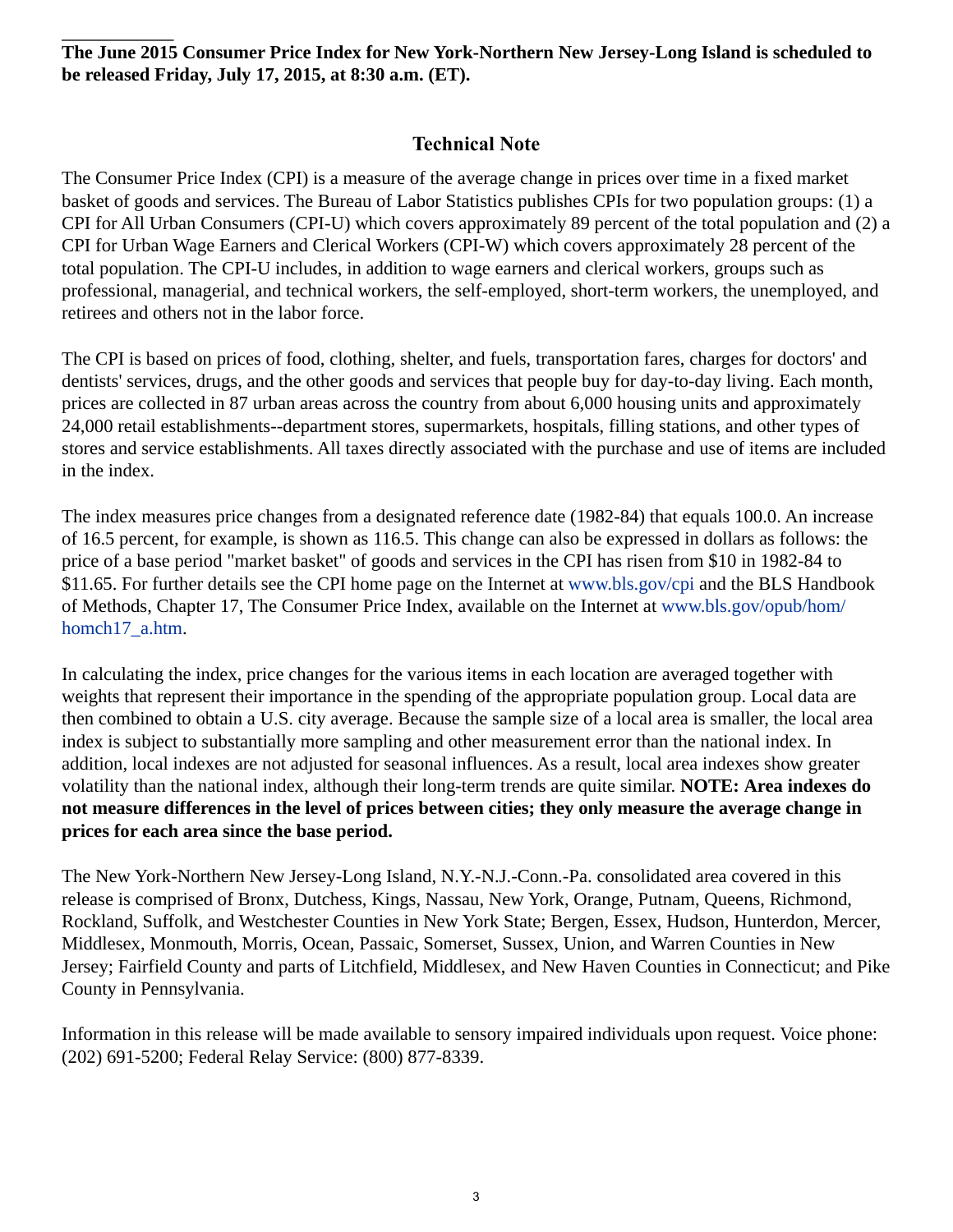#### <span id="page-3-0"></span>**Table 1. Consumer Price Index for All Urban Consumers (CPI-U): Indexes and percent changes for selected periods, New York-Northern N.J.-Long Island, NY-NJ-CT-PA (1982-84=100 unless otherwise noted)(not seasonally adjusted)**

| Item and Group<br>March<br>April<br>May<br>March<br>April<br>May<br>2015<br>2015<br>2015<br>2014<br>2015<br>2015<br><b>Expenditure category</b><br>0.4<br>259.647<br>259.959<br>261.066<br>$-0.1$<br>0.5<br>750.602<br>751.506<br>754.705<br>255.006<br>255.607<br>255.673<br>2.1<br>0.3<br>0.0<br>2.2<br>0.2<br>255.119<br>255.844<br>255.714<br>$-0.1$<br>1.3<br>$-0.5$<br>254.523<br>255.717<br>254.472<br>0.0<br>3.5<br>0.5<br>262.687<br>262.786<br>264.191<br>0.6<br>1.2<br>0.7<br>248.862<br>247.573<br>250.617<br>1.1<br>277.589<br>277.917<br>278.276<br>0.4<br>0.2<br>0.1<br>0.2<br>346.221<br>347.220<br>347.827<br>2.0<br>0.5<br>Rent of primary residence <sup>(1)</sup><br>0.4<br>355.451<br>355.424<br>357.021<br>2.6<br>0.4<br>Owners' equivalent rent of residences (1) (2)<br>0.2<br>352.207<br>2.0<br>0.5<br>353.401<br>353.984<br>Owners' equivalent rent of primary<br>0.2<br>351.892<br>353.084<br>353.649<br>2.0<br>0.5<br>188.475<br>185.959<br>0.5<br>186.864<br>$-10.3$<br>$-0.9$<br>181.895<br>179.013<br>179.914<br>0.5<br>$-12.1$<br>$-1.1$<br>0.5<br>170.128<br>169.186<br>169.969<br>$-9.9$<br>$-0.1$<br>$-1.2$<br>$-2.2$<br>184.474<br>186.216<br>182.184<br>$-6.4$<br>8.2<br>Utility (piped) gas service (1)<br>3.1<br>135.968<br>129.536<br>140.192<br>$-18.2$<br>$-2.3$<br>$-0.9$<br>Household furnishings and operations<br>115.631<br>115.676<br>114.638<br>$-0.9$<br>$-0.7$<br>133.591<br>130.901<br>130.006<br>3.6<br>$-2.7$<br>211.781<br>213.655<br>220.004<br>$-6.5$<br>3.9<br>3.0<br>$-7.9$<br>2.4<br>197.858<br>199.197<br>204.068<br>3.1<br>191.928<br>194.608<br>215.140<br>$-27.0$<br>12.1<br>10.6<br>10.6<br>190.960<br>193.665<br>214.172<br>$-27.0$<br>12.2<br>Gasoline, unleaded regular (3)<br>11.0<br>190.222<br>192.992<br>214.261<br>$-27.6$<br>12.6<br>Gasoline, unleaded midgrade (3) (4)<br>198.829<br>8.4<br>201.630<br>218.663<br>$-25.9$<br>10.0<br>Gasoline, unleaded premium (3)<br>8.3<br>199.369<br>201.850<br>218.509<br>$-24.6$<br>9.6<br>0.2<br>449.783<br>450.538<br>450.812<br>3.0<br>0.1<br>$-0.6$<br>119.547<br>119.508<br>118.792<br>$-0.4$<br>$-0.6$<br>0.1<br>140.362<br>140.234<br>140.373<br>$-0.1$<br>0.0<br>1.2<br>0.9<br>400.869<br>400.334<br>403.847<br>0.7<br><b>Commodity and service group</b><br>259.647<br>0.5<br>259.959<br>261.066<br>$-0.1$<br>0.4<br>189.283<br>189.087<br>190.381<br>$-2.5$<br>0.6<br>0.7<br>Commodities less food and beverages<br>148.198<br>1.2<br>147.628<br>149.448<br>$-6.1$<br>0.8<br>Nondurables less food and beverages<br>185.769<br>184.203<br>$-8.2$<br>2.0<br>187.881<br>1.1<br>99.718<br>100.222<br>99.991<br>$-1.7$<br>$-0.2$<br>0.3<br>319.670<br>0.5<br>0.3<br>320.389<br>321.366<br>1.1<br>Special aggregate indexes |         | Indexes |         | Percent change from- |     |     |  |
|----------------------------------------------------------------------------------------------------------------------------------------------------------------------------------------------------------------------------------------------------------------------------------------------------------------------------------------------------------------------------------------------------------------------------------------------------------------------------------------------------------------------------------------------------------------------------------------------------------------------------------------------------------------------------------------------------------------------------------------------------------------------------------------------------------------------------------------------------------------------------------------------------------------------------------------------------------------------------------------------------------------------------------------------------------------------------------------------------------------------------------------------------------------------------------------------------------------------------------------------------------------------------------------------------------------------------------------------------------------------------------------------------------------------------------------------------------------------------------------------------------------------------------------------------------------------------------------------------------------------------------------------------------------------------------------------------------------------------------------------------------------------------------------------------------------------------------------------------------------------------------------------------------------------------------------------------------------------------------------------------------------------------------------------------------------------------------------------------------------------------------------------------------------------------------------------------------------------------------------------------------------------------------------------------------------------------------------------------------------------------------------------------------------------------------------------------------------------------------------------------------------------------------------------------------------------------------------------------------------------------------------------------------------------------------------------------------------------------------------------------|---------|---------|---------|----------------------|-----|-----|--|
|                                                                                                                                                                                                                                                                                                                                                                                                                                                                                                                                                                                                                                                                                                                                                                                                                                                                                                                                                                                                                                                                                                                                                                                                                                                                                                                                                                                                                                                                                                                                                                                                                                                                                                                                                                                                                                                                                                                                                                                                                                                                                                                                                                                                                                                                                                                                                                                                                                                                                                                                                                                                                                                                                                                                                    |         |         |         |                      |     |     |  |
|                                                                                                                                                                                                                                                                                                                                                                                                                                                                                                                                                                                                                                                                                                                                                                                                                                                                                                                                                                                                                                                                                                                                                                                                                                                                                                                                                                                                                                                                                                                                                                                                                                                                                                                                                                                                                                                                                                                                                                                                                                                                                                                                                                                                                                                                                                                                                                                                                                                                                                                                                                                                                                                                                                                                                    |         |         |         |                      |     |     |  |
|                                                                                                                                                                                                                                                                                                                                                                                                                                                                                                                                                                                                                                                                                                                                                                                                                                                                                                                                                                                                                                                                                                                                                                                                                                                                                                                                                                                                                                                                                                                                                                                                                                                                                                                                                                                                                                                                                                                                                                                                                                                                                                                                                                                                                                                                                                                                                                                                                                                                                                                                                                                                                                                                                                                                                    |         |         |         |                      |     |     |  |
|                                                                                                                                                                                                                                                                                                                                                                                                                                                                                                                                                                                                                                                                                                                                                                                                                                                                                                                                                                                                                                                                                                                                                                                                                                                                                                                                                                                                                                                                                                                                                                                                                                                                                                                                                                                                                                                                                                                                                                                                                                                                                                                                                                                                                                                                                                                                                                                                                                                                                                                                                                                                                                                                                                                                                    |         |         |         |                      |     |     |  |
|                                                                                                                                                                                                                                                                                                                                                                                                                                                                                                                                                                                                                                                                                                                                                                                                                                                                                                                                                                                                                                                                                                                                                                                                                                                                                                                                                                                                                                                                                                                                                                                                                                                                                                                                                                                                                                                                                                                                                                                                                                                                                                                                                                                                                                                                                                                                                                                                                                                                                                                                                                                                                                                                                                                                                    |         |         |         |                      |     |     |  |
|                                                                                                                                                                                                                                                                                                                                                                                                                                                                                                                                                                                                                                                                                                                                                                                                                                                                                                                                                                                                                                                                                                                                                                                                                                                                                                                                                                                                                                                                                                                                                                                                                                                                                                                                                                                                                                                                                                                                                                                                                                                                                                                                                                                                                                                                                                                                                                                                                                                                                                                                                                                                                                                                                                                                                    |         |         |         |                      |     |     |  |
|                                                                                                                                                                                                                                                                                                                                                                                                                                                                                                                                                                                                                                                                                                                                                                                                                                                                                                                                                                                                                                                                                                                                                                                                                                                                                                                                                                                                                                                                                                                                                                                                                                                                                                                                                                                                                                                                                                                                                                                                                                                                                                                                                                                                                                                                                                                                                                                                                                                                                                                                                                                                                                                                                                                                                    |         |         |         |                      |     |     |  |
|                                                                                                                                                                                                                                                                                                                                                                                                                                                                                                                                                                                                                                                                                                                                                                                                                                                                                                                                                                                                                                                                                                                                                                                                                                                                                                                                                                                                                                                                                                                                                                                                                                                                                                                                                                                                                                                                                                                                                                                                                                                                                                                                                                                                                                                                                                                                                                                                                                                                                                                                                                                                                                                                                                                                                    |         |         |         |                      |     |     |  |
|                                                                                                                                                                                                                                                                                                                                                                                                                                                                                                                                                                                                                                                                                                                                                                                                                                                                                                                                                                                                                                                                                                                                                                                                                                                                                                                                                                                                                                                                                                                                                                                                                                                                                                                                                                                                                                                                                                                                                                                                                                                                                                                                                                                                                                                                                                                                                                                                                                                                                                                                                                                                                                                                                                                                                    |         |         |         |                      |     |     |  |
|                                                                                                                                                                                                                                                                                                                                                                                                                                                                                                                                                                                                                                                                                                                                                                                                                                                                                                                                                                                                                                                                                                                                                                                                                                                                                                                                                                                                                                                                                                                                                                                                                                                                                                                                                                                                                                                                                                                                                                                                                                                                                                                                                                                                                                                                                                                                                                                                                                                                                                                                                                                                                                                                                                                                                    |         |         |         |                      |     |     |  |
|                                                                                                                                                                                                                                                                                                                                                                                                                                                                                                                                                                                                                                                                                                                                                                                                                                                                                                                                                                                                                                                                                                                                                                                                                                                                                                                                                                                                                                                                                                                                                                                                                                                                                                                                                                                                                                                                                                                                                                                                                                                                                                                                                                                                                                                                                                                                                                                                                                                                                                                                                                                                                                                                                                                                                    |         |         |         |                      |     |     |  |
|                                                                                                                                                                                                                                                                                                                                                                                                                                                                                                                                                                                                                                                                                                                                                                                                                                                                                                                                                                                                                                                                                                                                                                                                                                                                                                                                                                                                                                                                                                                                                                                                                                                                                                                                                                                                                                                                                                                                                                                                                                                                                                                                                                                                                                                                                                                                                                                                                                                                                                                                                                                                                                                                                                                                                    |         |         |         |                      |     |     |  |
|                                                                                                                                                                                                                                                                                                                                                                                                                                                                                                                                                                                                                                                                                                                                                                                                                                                                                                                                                                                                                                                                                                                                                                                                                                                                                                                                                                                                                                                                                                                                                                                                                                                                                                                                                                                                                                                                                                                                                                                                                                                                                                                                                                                                                                                                                                                                                                                                                                                                                                                                                                                                                                                                                                                                                    |         |         |         |                      |     |     |  |
|                                                                                                                                                                                                                                                                                                                                                                                                                                                                                                                                                                                                                                                                                                                                                                                                                                                                                                                                                                                                                                                                                                                                                                                                                                                                                                                                                                                                                                                                                                                                                                                                                                                                                                                                                                                                                                                                                                                                                                                                                                                                                                                                                                                                                                                                                                                                                                                                                                                                                                                                                                                                                                                                                                                                                    |         |         |         |                      |     |     |  |
|                                                                                                                                                                                                                                                                                                                                                                                                                                                                                                                                                                                                                                                                                                                                                                                                                                                                                                                                                                                                                                                                                                                                                                                                                                                                                                                                                                                                                                                                                                                                                                                                                                                                                                                                                                                                                                                                                                                                                                                                                                                                                                                                                                                                                                                                                                                                                                                                                                                                                                                                                                                                                                                                                                                                                    |         |         |         |                      |     |     |  |
|                                                                                                                                                                                                                                                                                                                                                                                                                                                                                                                                                                                                                                                                                                                                                                                                                                                                                                                                                                                                                                                                                                                                                                                                                                                                                                                                                                                                                                                                                                                                                                                                                                                                                                                                                                                                                                                                                                                                                                                                                                                                                                                                                                                                                                                                                                                                                                                                                                                                                                                                                                                                                                                                                                                                                    |         |         |         |                      |     |     |  |
|                                                                                                                                                                                                                                                                                                                                                                                                                                                                                                                                                                                                                                                                                                                                                                                                                                                                                                                                                                                                                                                                                                                                                                                                                                                                                                                                                                                                                                                                                                                                                                                                                                                                                                                                                                                                                                                                                                                                                                                                                                                                                                                                                                                                                                                                                                                                                                                                                                                                                                                                                                                                                                                                                                                                                    |         |         |         |                      |     |     |  |
|                                                                                                                                                                                                                                                                                                                                                                                                                                                                                                                                                                                                                                                                                                                                                                                                                                                                                                                                                                                                                                                                                                                                                                                                                                                                                                                                                                                                                                                                                                                                                                                                                                                                                                                                                                                                                                                                                                                                                                                                                                                                                                                                                                                                                                                                                                                                                                                                                                                                                                                                                                                                                                                                                                                                                    |         |         |         |                      |     |     |  |
|                                                                                                                                                                                                                                                                                                                                                                                                                                                                                                                                                                                                                                                                                                                                                                                                                                                                                                                                                                                                                                                                                                                                                                                                                                                                                                                                                                                                                                                                                                                                                                                                                                                                                                                                                                                                                                                                                                                                                                                                                                                                                                                                                                                                                                                                                                                                                                                                                                                                                                                                                                                                                                                                                                                                                    |         |         |         |                      |     |     |  |
|                                                                                                                                                                                                                                                                                                                                                                                                                                                                                                                                                                                                                                                                                                                                                                                                                                                                                                                                                                                                                                                                                                                                                                                                                                                                                                                                                                                                                                                                                                                                                                                                                                                                                                                                                                                                                                                                                                                                                                                                                                                                                                                                                                                                                                                                                                                                                                                                                                                                                                                                                                                                                                                                                                                                                    |         |         |         |                      |     |     |  |
|                                                                                                                                                                                                                                                                                                                                                                                                                                                                                                                                                                                                                                                                                                                                                                                                                                                                                                                                                                                                                                                                                                                                                                                                                                                                                                                                                                                                                                                                                                                                                                                                                                                                                                                                                                                                                                                                                                                                                                                                                                                                                                                                                                                                                                                                                                                                                                                                                                                                                                                                                                                                                                                                                                                                                    |         |         |         |                      |     |     |  |
|                                                                                                                                                                                                                                                                                                                                                                                                                                                                                                                                                                                                                                                                                                                                                                                                                                                                                                                                                                                                                                                                                                                                                                                                                                                                                                                                                                                                                                                                                                                                                                                                                                                                                                                                                                                                                                                                                                                                                                                                                                                                                                                                                                                                                                                                                                                                                                                                                                                                                                                                                                                                                                                                                                                                                    |         |         |         |                      |     |     |  |
|                                                                                                                                                                                                                                                                                                                                                                                                                                                                                                                                                                                                                                                                                                                                                                                                                                                                                                                                                                                                                                                                                                                                                                                                                                                                                                                                                                                                                                                                                                                                                                                                                                                                                                                                                                                                                                                                                                                                                                                                                                                                                                                                                                                                                                                                                                                                                                                                                                                                                                                                                                                                                                                                                                                                                    |         |         |         |                      |     |     |  |
|                                                                                                                                                                                                                                                                                                                                                                                                                                                                                                                                                                                                                                                                                                                                                                                                                                                                                                                                                                                                                                                                                                                                                                                                                                                                                                                                                                                                                                                                                                                                                                                                                                                                                                                                                                                                                                                                                                                                                                                                                                                                                                                                                                                                                                                                                                                                                                                                                                                                                                                                                                                                                                                                                                                                                    |         |         |         |                      |     |     |  |
|                                                                                                                                                                                                                                                                                                                                                                                                                                                                                                                                                                                                                                                                                                                                                                                                                                                                                                                                                                                                                                                                                                                                                                                                                                                                                                                                                                                                                                                                                                                                                                                                                                                                                                                                                                                                                                                                                                                                                                                                                                                                                                                                                                                                                                                                                                                                                                                                                                                                                                                                                                                                                                                                                                                                                    |         |         |         |                      |     |     |  |
|                                                                                                                                                                                                                                                                                                                                                                                                                                                                                                                                                                                                                                                                                                                                                                                                                                                                                                                                                                                                                                                                                                                                                                                                                                                                                                                                                                                                                                                                                                                                                                                                                                                                                                                                                                                                                                                                                                                                                                                                                                                                                                                                                                                                                                                                                                                                                                                                                                                                                                                                                                                                                                                                                                                                                    |         |         |         |                      |     |     |  |
|                                                                                                                                                                                                                                                                                                                                                                                                                                                                                                                                                                                                                                                                                                                                                                                                                                                                                                                                                                                                                                                                                                                                                                                                                                                                                                                                                                                                                                                                                                                                                                                                                                                                                                                                                                                                                                                                                                                                                                                                                                                                                                                                                                                                                                                                                                                                                                                                                                                                                                                                                                                                                                                                                                                                                    |         |         |         |                      |     |     |  |
|                                                                                                                                                                                                                                                                                                                                                                                                                                                                                                                                                                                                                                                                                                                                                                                                                                                                                                                                                                                                                                                                                                                                                                                                                                                                                                                                                                                                                                                                                                                                                                                                                                                                                                                                                                                                                                                                                                                                                                                                                                                                                                                                                                                                                                                                                                                                                                                                                                                                                                                                                                                                                                                                                                                                                    |         |         |         |                      |     |     |  |
|                                                                                                                                                                                                                                                                                                                                                                                                                                                                                                                                                                                                                                                                                                                                                                                                                                                                                                                                                                                                                                                                                                                                                                                                                                                                                                                                                                                                                                                                                                                                                                                                                                                                                                                                                                                                                                                                                                                                                                                                                                                                                                                                                                                                                                                                                                                                                                                                                                                                                                                                                                                                                                                                                                                                                    |         |         |         |                      |     |     |  |
|                                                                                                                                                                                                                                                                                                                                                                                                                                                                                                                                                                                                                                                                                                                                                                                                                                                                                                                                                                                                                                                                                                                                                                                                                                                                                                                                                                                                                                                                                                                                                                                                                                                                                                                                                                                                                                                                                                                                                                                                                                                                                                                                                                                                                                                                                                                                                                                                                                                                                                                                                                                                                                                                                                                                                    |         |         |         |                      |     |     |  |
|                                                                                                                                                                                                                                                                                                                                                                                                                                                                                                                                                                                                                                                                                                                                                                                                                                                                                                                                                                                                                                                                                                                                                                                                                                                                                                                                                                                                                                                                                                                                                                                                                                                                                                                                                                                                                                                                                                                                                                                                                                                                                                                                                                                                                                                                                                                                                                                                                                                                                                                                                                                                                                                                                                                                                    |         |         |         |                      |     |     |  |
|                                                                                                                                                                                                                                                                                                                                                                                                                                                                                                                                                                                                                                                                                                                                                                                                                                                                                                                                                                                                                                                                                                                                                                                                                                                                                                                                                                                                                                                                                                                                                                                                                                                                                                                                                                                                                                                                                                                                                                                                                                                                                                                                                                                                                                                                                                                                                                                                                                                                                                                                                                                                                                                                                                                                                    |         |         |         |                      |     |     |  |
|                                                                                                                                                                                                                                                                                                                                                                                                                                                                                                                                                                                                                                                                                                                                                                                                                                                                                                                                                                                                                                                                                                                                                                                                                                                                                                                                                                                                                                                                                                                                                                                                                                                                                                                                                                                                                                                                                                                                                                                                                                                                                                                                                                                                                                                                                                                                                                                                                                                                                                                                                                                                                                                                                                                                                    |         |         |         |                      |     |     |  |
|                                                                                                                                                                                                                                                                                                                                                                                                                                                                                                                                                                                                                                                                                                                                                                                                                                                                                                                                                                                                                                                                                                                                                                                                                                                                                                                                                                                                                                                                                                                                                                                                                                                                                                                                                                                                                                                                                                                                                                                                                                                                                                                                                                                                                                                                                                                                                                                                                                                                                                                                                                                                                                                                                                                                                    |         |         |         |                      |     |     |  |
|                                                                                                                                                                                                                                                                                                                                                                                                                                                                                                                                                                                                                                                                                                                                                                                                                                                                                                                                                                                                                                                                                                                                                                                                                                                                                                                                                                                                                                                                                                                                                                                                                                                                                                                                                                                                                                                                                                                                                                                                                                                                                                                                                                                                                                                                                                                                                                                                                                                                                                                                                                                                                                                                                                                                                    |         |         |         |                      |     |     |  |
|                                                                                                                                                                                                                                                                                                                                                                                                                                                                                                                                                                                                                                                                                                                                                                                                                                                                                                                                                                                                                                                                                                                                                                                                                                                                                                                                                                                                                                                                                                                                                                                                                                                                                                                                                                                                                                                                                                                                                                                                                                                                                                                                                                                                                                                                                                                                                                                                                                                                                                                                                                                                                                                                                                                                                    |         |         |         |                      |     |     |  |
|                                                                                                                                                                                                                                                                                                                                                                                                                                                                                                                                                                                                                                                                                                                                                                                                                                                                                                                                                                                                                                                                                                                                                                                                                                                                                                                                                                                                                                                                                                                                                                                                                                                                                                                                                                                                                                                                                                                                                                                                                                                                                                                                                                                                                                                                                                                                                                                                                                                                                                                                                                                                                                                                                                                                                    |         |         |         |                      |     |     |  |
|                                                                                                                                                                                                                                                                                                                                                                                                                                                                                                                                                                                                                                                                                                                                                                                                                                                                                                                                                                                                                                                                                                                                                                                                                                                                                                                                                                                                                                                                                                                                                                                                                                                                                                                                                                                                                                                                                                                                                                                                                                                                                                                                                                                                                                                                                                                                                                                                                                                                                                                                                                                                                                                                                                                                                    |         |         |         |                      |     |     |  |
|                                                                                                                                                                                                                                                                                                                                                                                                                                                                                                                                                                                                                                                                                                                                                                                                                                                                                                                                                                                                                                                                                                                                                                                                                                                                                                                                                                                                                                                                                                                                                                                                                                                                                                                                                                                                                                                                                                                                                                                                                                                                                                                                                                                                                                                                                                                                                                                                                                                                                                                                                                                                                                                                                                                                                    |         |         |         |                      |     |     |  |
|                                                                                                                                                                                                                                                                                                                                                                                                                                                                                                                                                                                                                                                                                                                                                                                                                                                                                                                                                                                                                                                                                                                                                                                                                                                                                                                                                                                                                                                                                                                                                                                                                                                                                                                                                                                                                                                                                                                                                                                                                                                                                                                                                                                                                                                                                                                                                                                                                                                                                                                                                                                                                                                                                                                                                    |         |         |         |                      |     |     |  |
|                                                                                                                                                                                                                                                                                                                                                                                                                                                                                                                                                                                                                                                                                                                                                                                                                                                                                                                                                                                                                                                                                                                                                                                                                                                                                                                                                                                                                                                                                                                                                                                                                                                                                                                                                                                                                                                                                                                                                                                                                                                                                                                                                                                                                                                                                                                                                                                                                                                                                                                                                                                                                                                                                                                                                    | 251.379 | 251.673 | 252.808 | $-0.3$               | 0.6 | 0.5 |  |

Note: See footnotes at end of table.